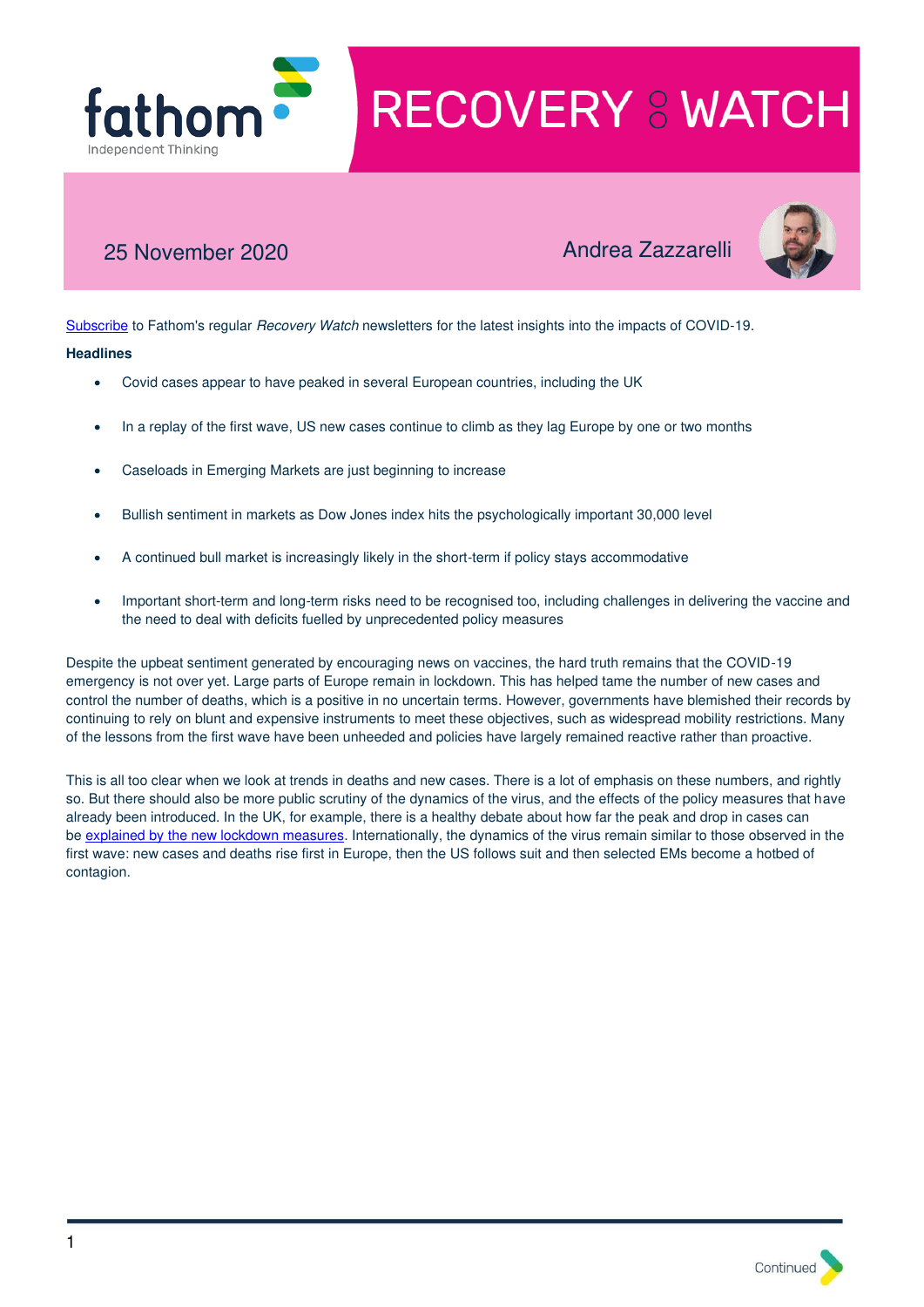

#### COVID-19 new daily cases



Seen through this lens, we are just approaching the second phase of the second wave, with conditions likely to get worse in the US and outside Europe before they get better.

The point is a deeper one than merely using hindsight to criticise the actions taken by governments. Hope needs to be rooted in reality. In a working democracy, it is vital for the public to hold the government to account and to expect high standards of the policies it formulates, firmly rooted in evidence. The public also needs to take an interest in how well policies are delivered. For example, sentiment may be running high on news about the vaccine. Yet, implementing an effective, swift, mass-scale vaccination programme requires a standard of competence in the delivery of public policy that is somewhat above the level that we have been accustomed to recently. For the moment, it is hard to completely dispel the notion that the vaccine is becoming another short-term miracle solution, a *deus-ex-machina* which is helping to deflect public attention from the immediate shortcomings in the bureaucratic apparatus. The rollout of the vaccine programme may not be as seamless as current market sentiment appears to suggest.

Positive sentiment has swept through the financial markets with particular force. Yesterday, the Dow Jones index broke through the psychologically important 30,000 level for the first time ever. Outgoing US president Donald Trump even picked the occasion for a short press conference which had all the hallmarks of a [swan song.](https://www.cnbc.com/2020/11/24/trump-brags-about-dow-30000-at-surprise-press-conference-leaves-after-a-minute.html)



# **Dow Jones Industrial Average**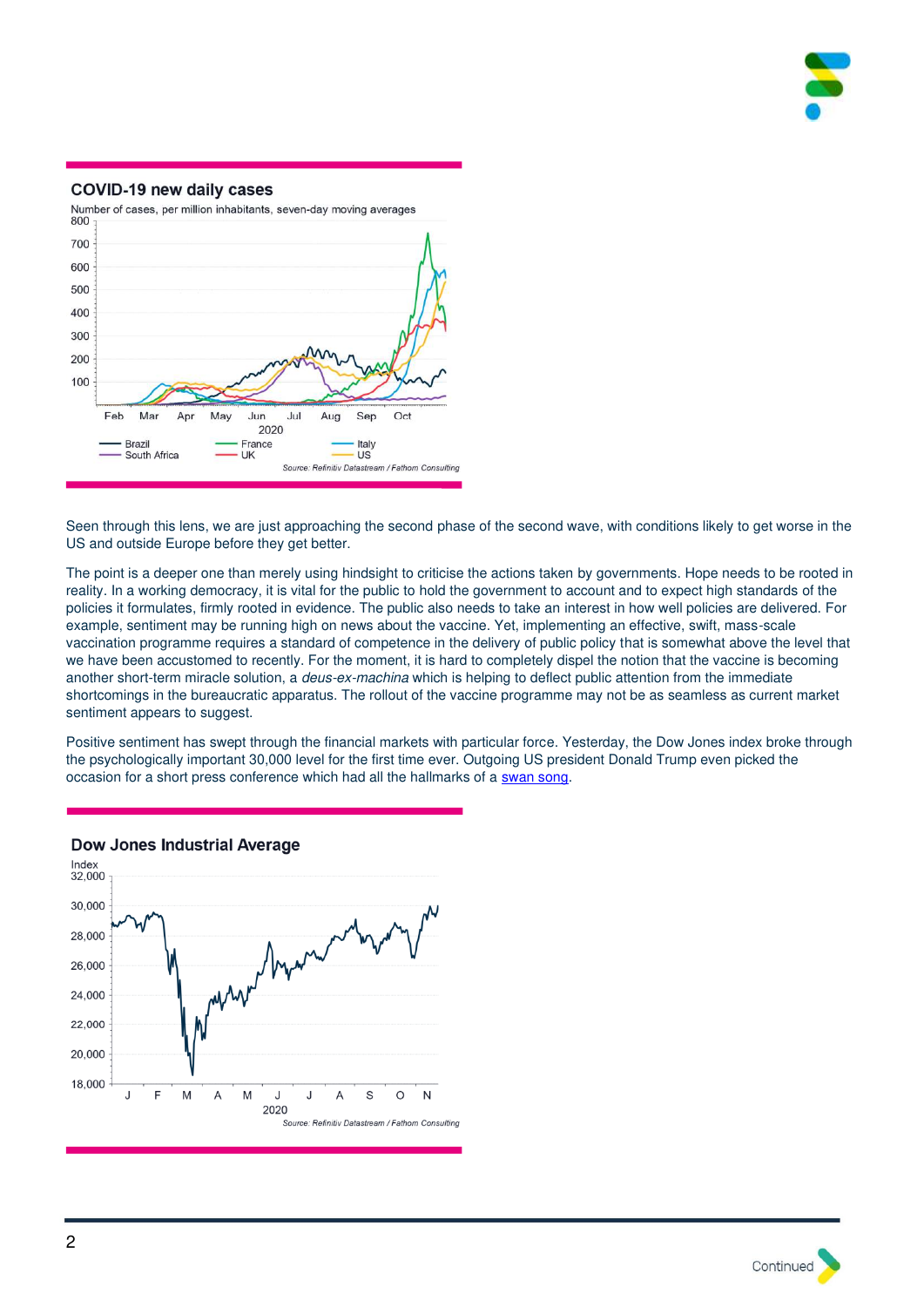

According to the American Association of Individual Investors' survey, a widely used indicator of market bullishness, sentiment among investors has hit the highest since 2018 and is at levels approaching over-confidence.

**AAII investor sentiment survey** 



Other dynamics are also in play. The pandemic has disproportionately benefited a narrow segment of the market, with the top 5 stocks in the S&P500 — Apple, Microsoft, Facebook, Amazon and Google — making up over 20% of the total market capitalisation of the index. News of a vaccine has moderated some of the enthusiasm for tech stocks. The question in investors' minds now is increasingly less about whether a normalisation in this trend is likely to continue, but how. Is a generalised surge to loftier valuations in prospect across a broader section of the index, or is a tech meltdown towards more sober price levels more likely?

Per cent of total S&P 500 market cap  $25$ 20 15  $10$ 5 2014 2016 2018 2020 Source: Refinitiv Datastream / Fathom Consulting

S&P 500 Top 5 companies by market cap

Monetary policy will be important in determining whether we get a meltdown or a melt-up. Should policymakers be too eager to declare 'mission accomplished' and withdraw measures designed at providing liquidity to markets, investors may be caught flatfooted. This is a potential trigger point for a meltdown scenario.

Our proprietary market liquidity measure, FLiq, highlights this risk well, as overall liquidity conditions have not fully recovered and large segments of the market have become reliant on liquidity support measures.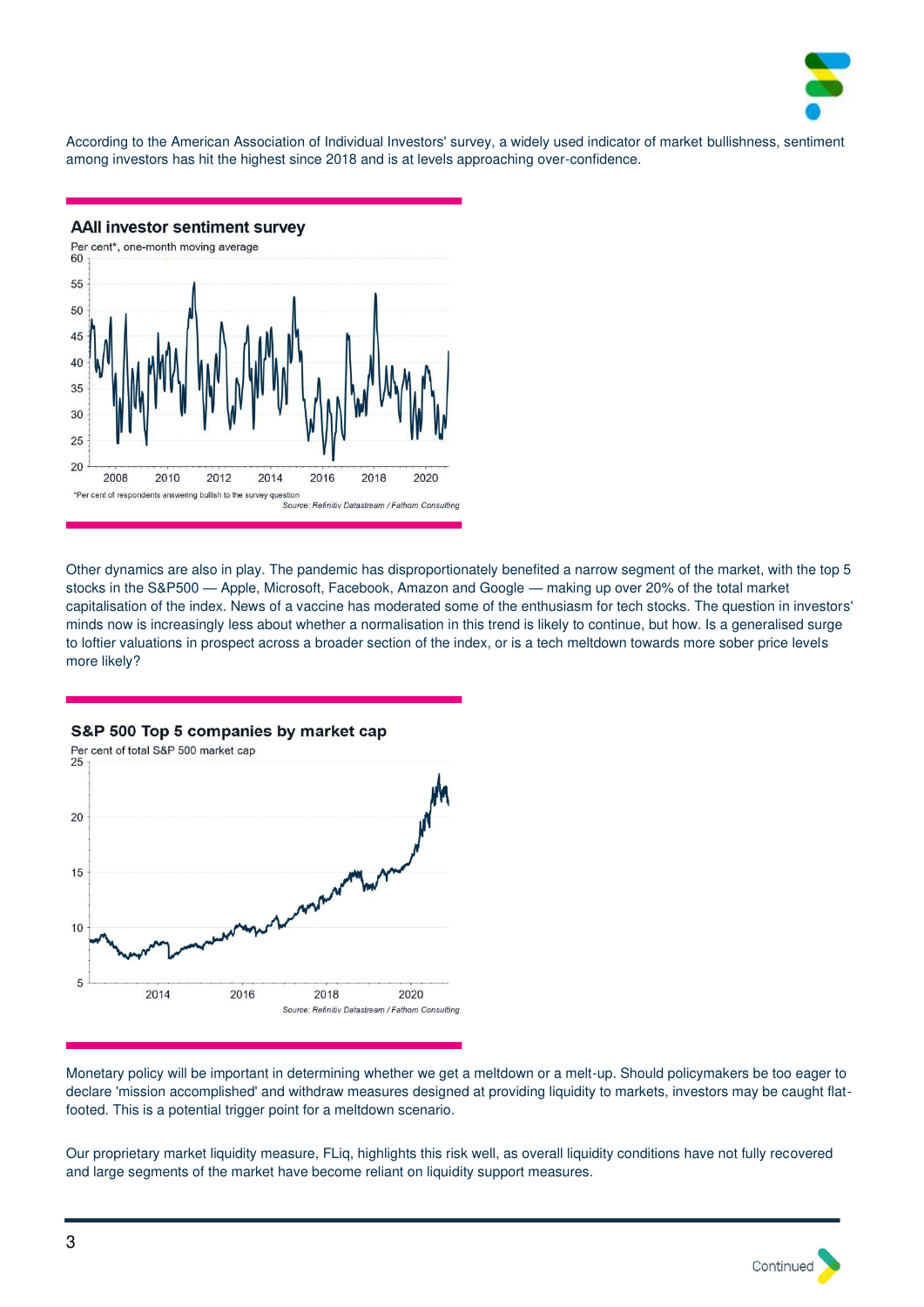

## **Fathom liquidity indicator**



Throughout this pandemic, policy makers have been very aware of financial risks and have been effective at quashing any source of potential stress in financial markets. Large government programmes and abundant liquidity have led to a compression of risk premia, possibly even capping them. Financial conditions are well within normal levels and they never spiked significantly out of control during 2020, unlike 2008 in the period after the Lehman bankruptcy.



**Chicago Fed financial conditions index** 

Fathom's own measure of sovereign risk, the Sovereign Financial Vulnerability Index, points to how the positive influence of these policies from developed markets has spilled over into emerging markets, although less markedly into frontier ones.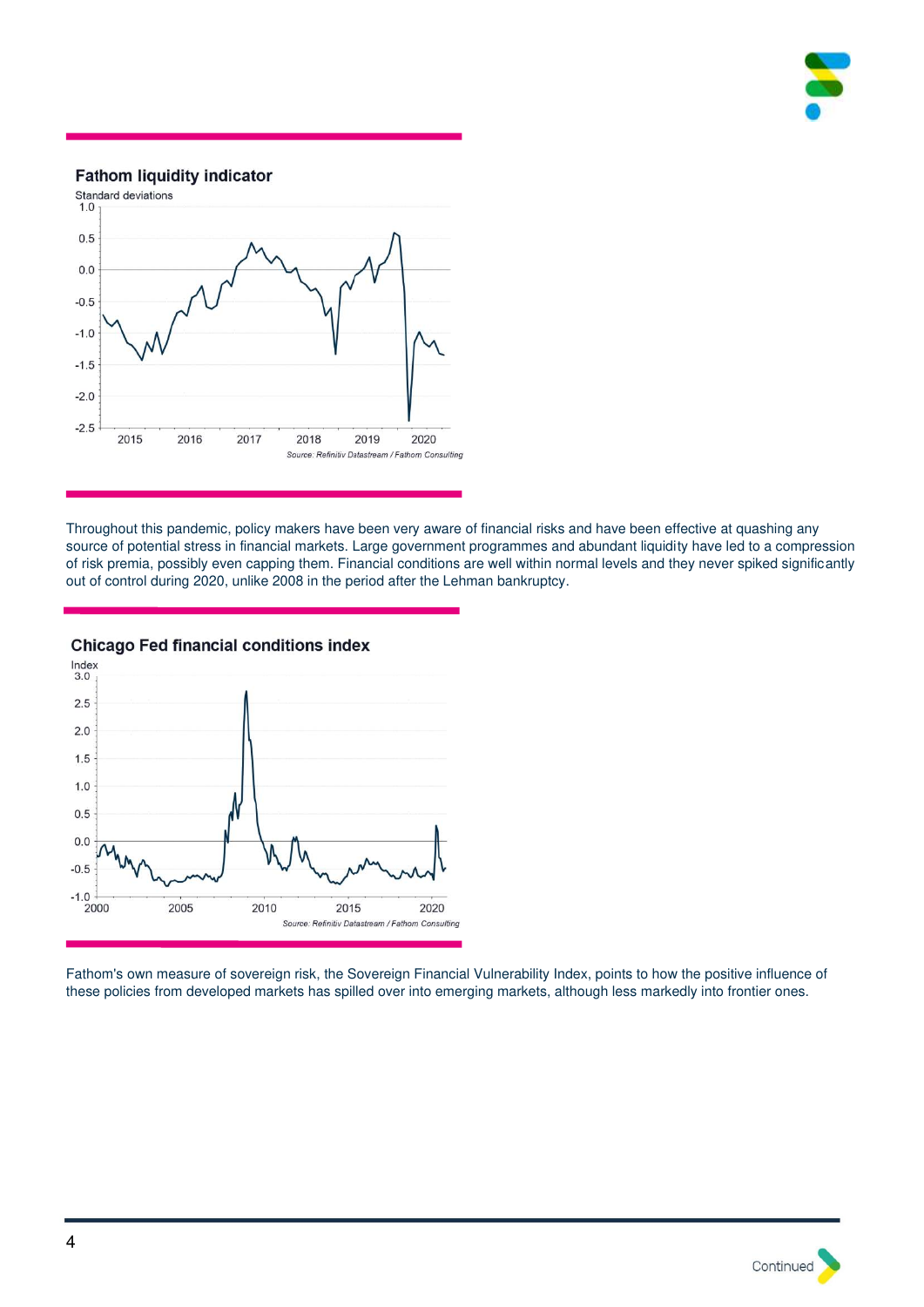



Early evidence seems to suggest that conditions will remain very accommodative in the short term. In Europe, the ECB has already telegraphed that more stimulus is on the way in December. In the US, the change of guard at the White House also comes with lofty ambitions for further spending. If the appointment of Yellen to Treasury Secretary is a statement of intent, fiscal policy will be explicitly set by a former central banker.

Overall, given accommodative policies and some potentially easy ground to be made up, it is understandable why markets feel confident. As we noted this week in our weekly markets update, Fathom the Markets, we see the greatest upside potential in the short term coming from stocks strongly connected to economic fundamentals. However, it is important not to lose sight of the immediate risks in terms of the virus, the challenges associated with delivering a vaccination programme and the barriers to the presumed quick return to normal. At some point it will be also worth discussing the long-term consequences of the unprecedented generosity of current policies. In the meanwhile, feel free to reach out, and keep reading for more.

#### **Interesting reading**

- Qantas Becomes First Airline To Require Passengers To Get Covid-19 Vaccine Before Flying Internationally[: https://www.forbes.com/sites/roberthart/2020/11/24/qantas-becomes-first-airline-to-require-passengers](https://www.forbes.com/sites/roberthart/2020/11/24/qantas-becomes-first-airline-to-require-passengers-to-get-covid-19-vaccine-before-flying-internationally/?sh=51637fa23df2)[to-get-covid-19-vaccine-before-flying-internationally/](https://www.forbes.com/sites/roberthart/2020/11/24/qantas-becomes-first-airline-to-require-passengers-to-get-covid-19-vaccine-before-flying-internationally/?sh=51637fa23df2)
- CDC Director goes on record to announce US vaccine roll-out as early as mid-December: [https://www.foxnews.com/health/redfield-projects-covid-19-vaccine-to-be-rolled-out-by-end-of-the-second](https://www.foxnews.com/health/redfield-projects-covid-19-vaccine-to-be-rolled-out-by-end-of-the-second-week-in-december)[week-in-december](https://www.foxnews.com/health/redfield-projects-covid-19-vaccine-to-be-rolled-out-by-end-of-the-second-week-in-december)
- A neat dashboard exploiting mobile tracking to measure impact on different sectors[: https://www.cuebiq.com/visitation](https://www.cuebiq.com/visitation-insights-visit-index/)[insights-visit-index/](https://www.cuebiq.com/visitation-insights-visit-index/)
- Corporate credit measures unveiled by the Fed during the pandemic capped risk premia in credit markets at 100 percentage points: https://www.nber.org/papers/w28097
- The UK's notorious 'Excel' glitch in contract tracing is associated with more than 125,000 additional infections and over 1,500 additional COVID-19 related deaths, new research finds[: https://warwick.ac.uk/fac/soc/economics/research/centres/cage/manage/publications/wp521.2020.pdf](https://warwick.ac.uk/fac/soc/economics/research/centres/cage/manage/publications/wp521.2020.pdf)
- A novel database has been used to estimate that each job saved in this pandemic has cost the US treasury \$37700: The Economic Impacts of COVID-19: Evidence from a New Public Database Built Using Private Sector Data | [Opportunity Insight](https://opportunityinsights.org/paper/tracker/)